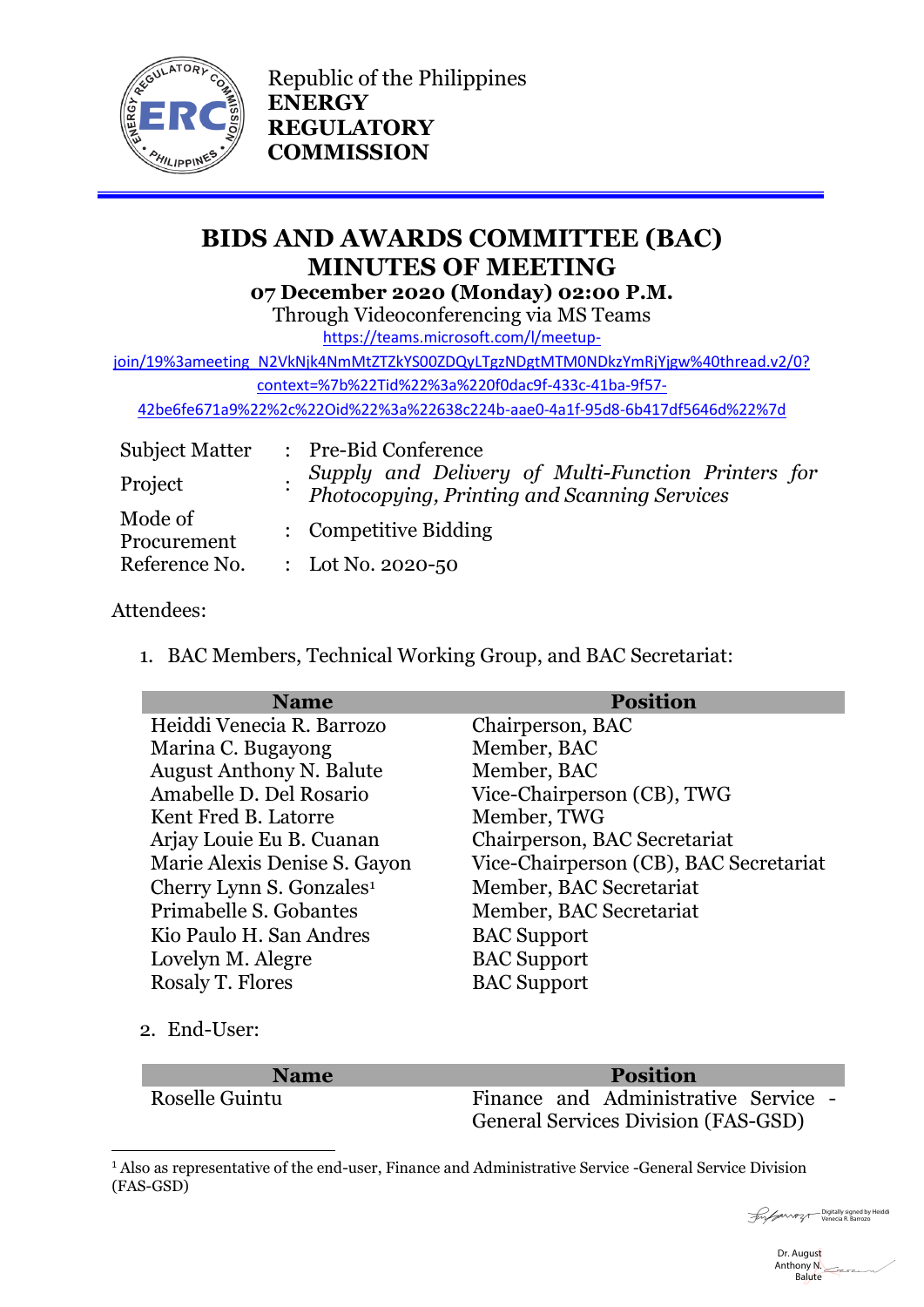3. Prospective Bidder:

| <b>Name</b>           | Company                                          |
|-----------------------|--------------------------------------------------|
| Aldwin Tomagan        | Quartz Business Products Corporation<br>(QUARTZ) |
| Paul Caringal         | Otus Copy Systems Inc. (OTUS)                    |
| Reimar Fortuna        | Ubix Corporation (UBIX)                          |
| <b>Brandon Javier</b> | Ubix Corporation (UBIX)                          |

#### **I. Call to Order**

The Pre-Bid Conference for the *Procurement of Supply and Delivery of Multi-Function Printers for Photocopying, Printing and Scanning Services* with an Approved Budget for the Contract (ABC) of Five Million Four Hundred Sixty Thousand Pesos (PhP5,460,000.00), was called to order at fourteen minutes past two o'clock in the afternoon (02:14 P.M.) through videoconferencing via MS Teams, with BAC Chairperson Heiddi Venecia R. Barrozo as the presiding officer.

#### **II. Determination of Quorum**

The BAC Secretariat Chairperson, Atty. Arjay Louie Eu B. Cuanan, confirmed the presence of a quorum with the attendance of BAC Chairperson Barrozo, and BAC Members Dr. August Anthony N. Balute and Atty. Marina C. Bugayong.

After having established the required quorum, BAC Secretariat Chairperson Cuanan likewise acknowledged the presence of the Technical Working Group (TWG), BAC Secretariat and support staff, as well as the representatives from the end-user and prospective bidders. Invitations to observe the Pre-Bid Conference were sent to Bishops-Businessmen's Conference for Human Development (BBC), Commission on Audit (COA), Philippine Chamber of Commerce and Industry (PCCI), and Transparency Accountability Network (TAN). However, none of the invited observers attended the pre-bid conference despite such notice.

Digitally signed by Heiddi Venecia R. Barrozo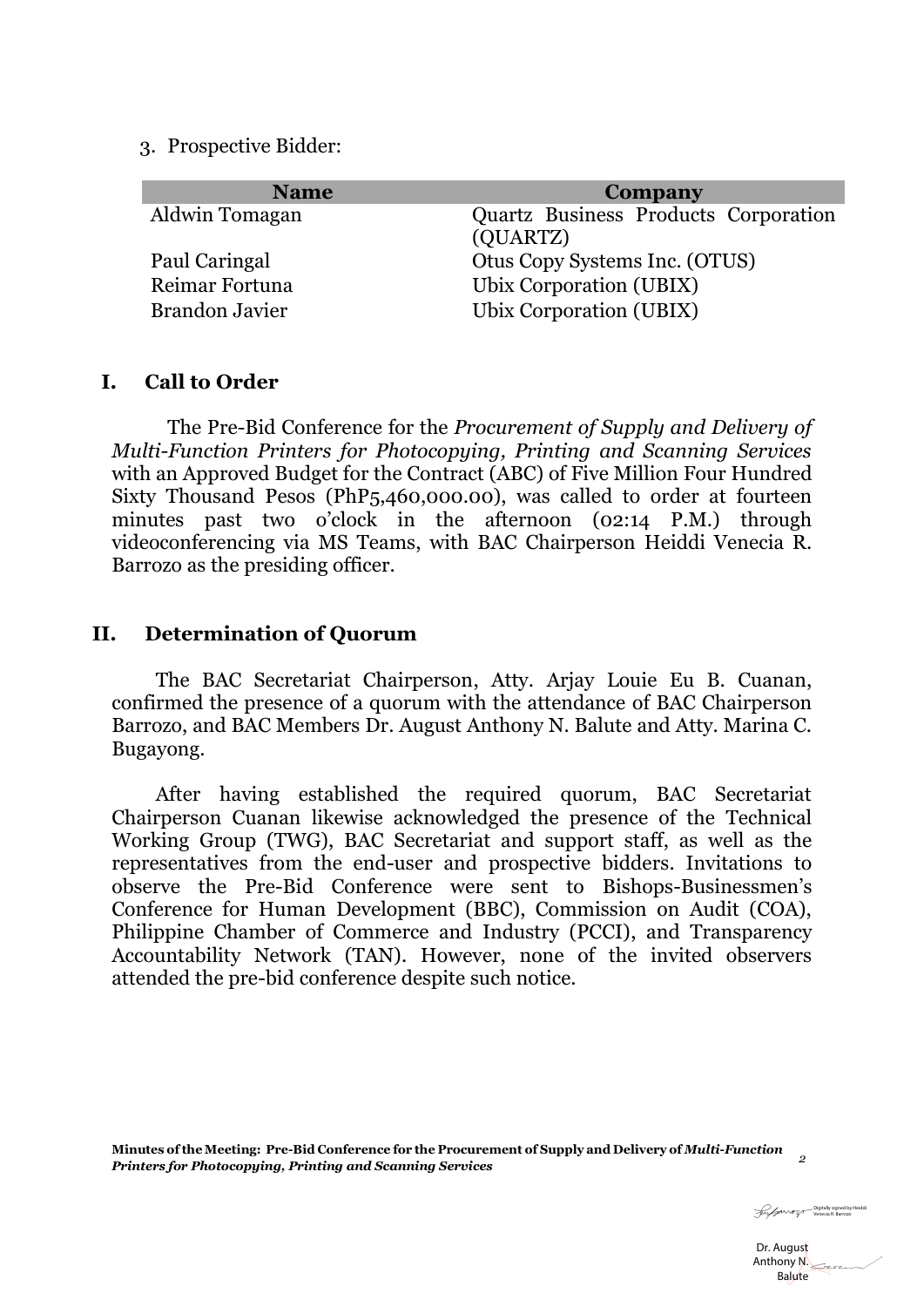### **III. Proceedings**

The BAC Chairperson briefly went over the salient features of the Terms of Reference (TOR) of the project as shown on the screen such as the following: a) contract period; b) approved budget for the contract (ABC); and c) general scope of services and responsibilities of the service provider.

BAC Chairperson Barrozo clarified at the onset that Section II(8) (Additional Requirements) of the TOR regarding the capacity of the cartridge at least 40,000 pages for the monochrome multi-function printer and at least 9,500 pages for the color multi-function printer - actually refers to multifunction printers since what the ERC is leasing are multi-function printers, not single function printers.

## **IV. Question and Answer**

- 1. Mr. Aldwin Tomagan from QUARTZ asked for a clarification since Item II (b) of the TOR stated "Memory 1GB minimum or higher" while in the Purchase Request (PR) Form stated "Memory 4GB minimum or higher". He also asked if they could offer a printer with a minimum memory of 4GB. He explained that there might be bidders who will offer 1GB memory capacity which might affect the efficiency and productivity of the agency.
	- Ms. Roselle Guintu from FAS confirmed that the 1GB as indicated in the TOR is correct.
	- BAC Chairperson Barrozo clarified from Mr. Tomagan as to how the prospective bidder was able to get hold of the PR form since what were posted by the BAC through its Secretariat are only the TOR and the bidding documents.
	- After further clarification, Mr. Tomagan manifested that the TOR he was referring to is not the current TOR and that it actually refers to the previous procurement of the ERC.
	- Ms. Guintu stated that they are amenable with 4GB memory or higher.
	- BAC Chairperson Barrozo stated that the TOR provides that the memory is at least 1GB or higher. She then verified with Ms. Guinto if the ERC fully utilizes the 4GB memory of the printer.

**Minutes of the Meeting: Pre-Bid Conference for the Procurement of Supply and Delivery of** *Multi-Function Printers for Photocopying, Printing and Scanning Services <sup>3</sup>*

Digitally signed by Heiddi Venecia R. Barrozo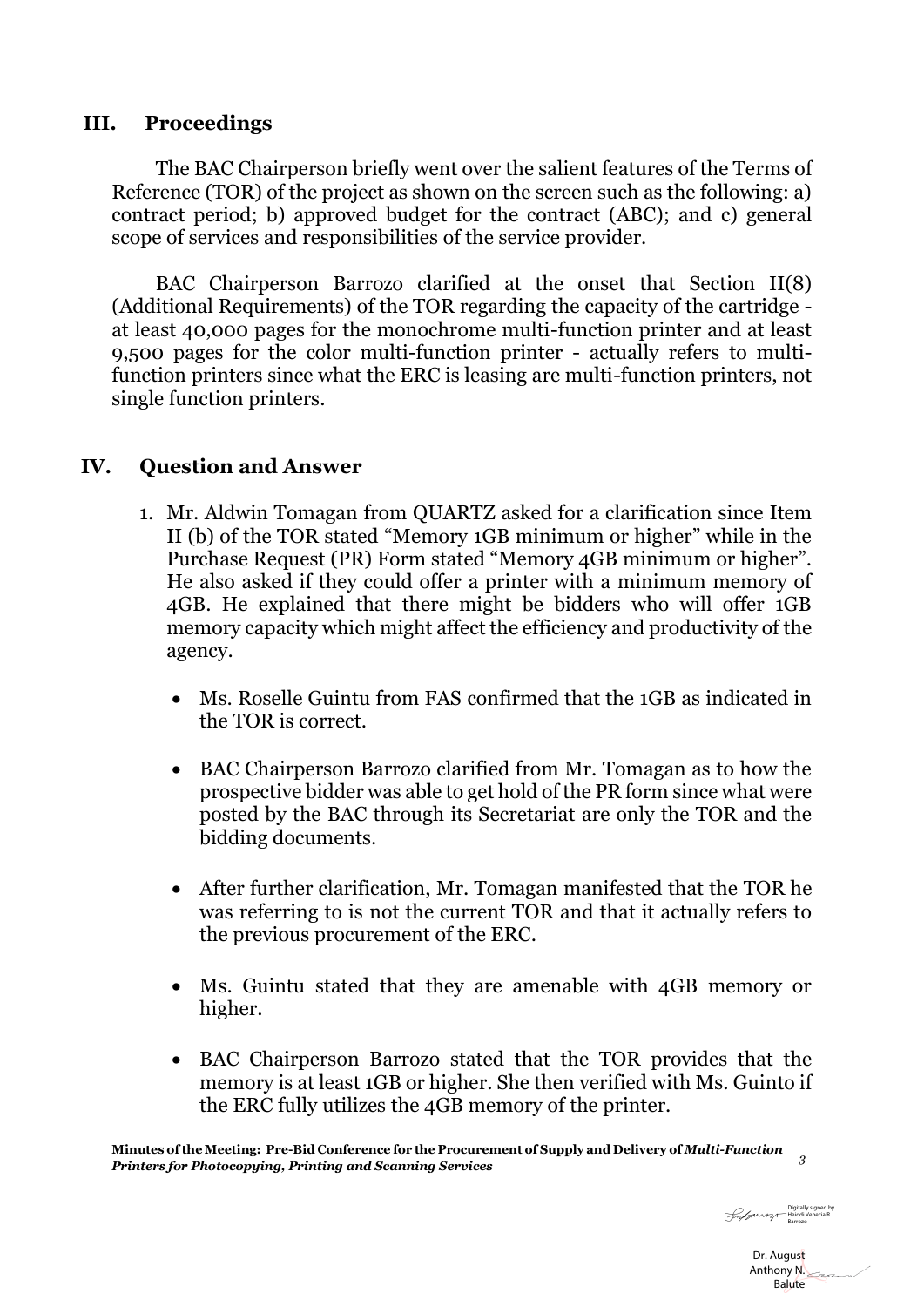- Ms. Guintu answered that she will confirm if the ERC fully utilizes the 4GB memory of the printer.
- 2. Mr. Tomagan asked whether it is possible to relax the "brand-new" requirement to "non-brand-new" for the A3 size machine. He explained that the reason for the said request is because, being the current contractor, they were able to identify that the A3 machine which was delivered to the ERC last 2019 was not actually fully utilized. He added that the ideal usage of the said printer ranges around eighty thousand pages (80,000) per month and that based on reading from the period of December 2019 to November 2020, the ERC utilizes only an average of three thousand (3,000) pages per month for monochromatic (mono) and four thousand (4,000) pages per month for colored.
	- Ms. Guintu asked Mr. Tomogan if there is actual data that will show that the A3 printer was not fully utilized. She added that the Regulatory Operations Service (ROS) was the one who actually requested for the A3 printer.
	- BAC Secretariat Member Cherry Lynn S. Gonzales, also a representative of FAS, answered that they are open to an A3 size printer "at least manufactured in 2019".
	- Ms. Guintu opined that suppliers may not be able to provide a printer "manufactured in 2019" since the printers that were utilized by the ERC in 2019 were in fact manufactured in 2018. She added that there is a difference between the date of manufacture of the machine and the date of delivery or whether it is brand new.
	- Mr. Tomagan explained that the size of A3 is twice that of an A4. He added that the A3 printer they previously deployed to the ERC was underutilized even if they multiply the prints per month.
	- BAC Chairperson Barrozo stated that the TOR provides for the minimum requirements. The Prospective bidder can actually provide a better offer if they would want to.
	- Mr. Tomagan expressed that they are amenable to supplying 2019 manufactured A3 printer.

Digitally signed by Heiddi Venecia R. Barrozo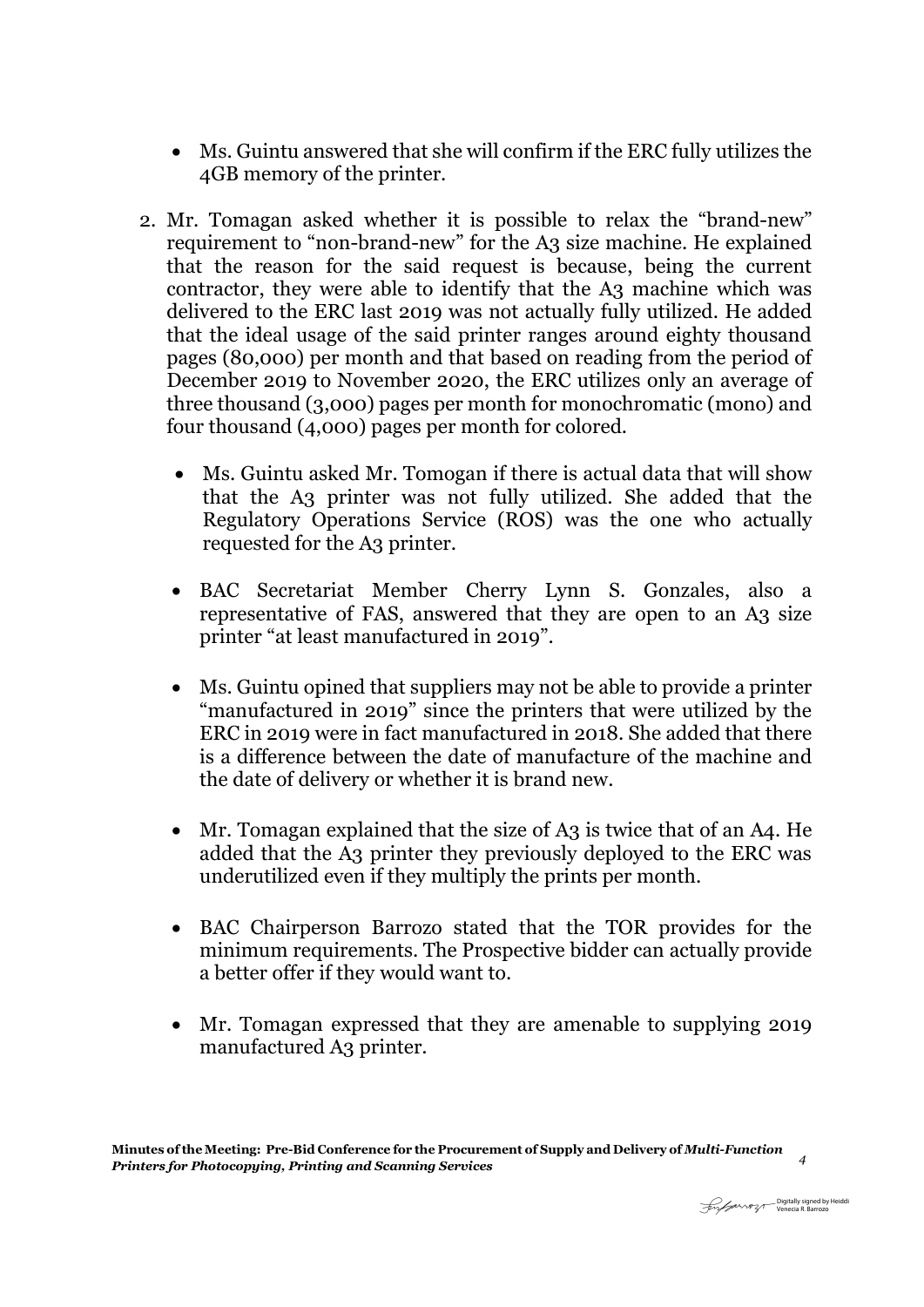- 3. Mr. Paul Caringal from OTUS asked if, similar to the A3 printer, they could offer "Non-Brand New" units for the remaining seven (7) units for the color printers. He explained that the investment for an A3 printer is three times (3x) higher compared to A4 and legal size.
	- Ms. Gonzales asked Mr. Caringal if the printer that they will offer can print A4 and A5.
	- Mr. Caringal answered in the affirmative. The printer can print universal sizes which are actually from A3 to A5 range.
	- Ms. Gonzales manifested that what the ERC actually requires are brand new printers as indicated in the TOR and asked what assurance can be provided to the ERC regarding the quality and reliability of the printers.
	- BAC Chairperson Barrozo added that the reason why the specifications for the one (1) unit color A3 printer was relaxed to allow for a "Non-Brand New" printer is because the ERC has not fully utilized such printer in the past.
- 4. Mr. Caringal requested to ease the specification "With Minimum 1.5Ghz processor or higher" of the TOR<sup>2</sup> to 1Ghz. He also requested if they can amend the words "or higher" to "equivalent". He pointed out that the TOR did not actually mention whether it is dual core or single core for the color printer, unlike for the mono printer which is dual core. He explained that the same speed can be met using an equivalent, and a 1.0 Ghz dual core processor is faster than a single core 1.5 Ghz. He further requested if the BAC could ease the scan speed requirement: "Duplex up to 60 ipm/Simplex: up to 40 ipm" to "53ipm" since their brand can only offer up to 53ipm maximum. Lastly, he asked if the number eight (8) requirement<sup>3</sup> in the additional requirements in the TOR may be omitted considering that the ERC is not purchasing the toner cartridges but will be provided by the supplier .
	- BAC Chairperson Barrozo clarified if what Mr. Caringal was asking is whether it is possible for them to simply meet the 1.5Ghz processor requirement by an equivalent. She nonetheless pointed out that the words "or higher" cannot be deleted because other suppliers may offer a higher processor.

1

<sup>2</sup> II TECHNICAL SPECIFICATIONS a.

<sup>3</sup> Supplier must have optional high-capacity toner cartridge with at least 40,000 pages for the Single Function Printer, and at least 9,500 pages for Color MFP

**Minutes of the Meeting: Pre-Bid Conference for the Procurement of Supply and Delivery of** *Multi-Function Printers for Photocopying, Printing and Scanning Services <sup>5</sup>*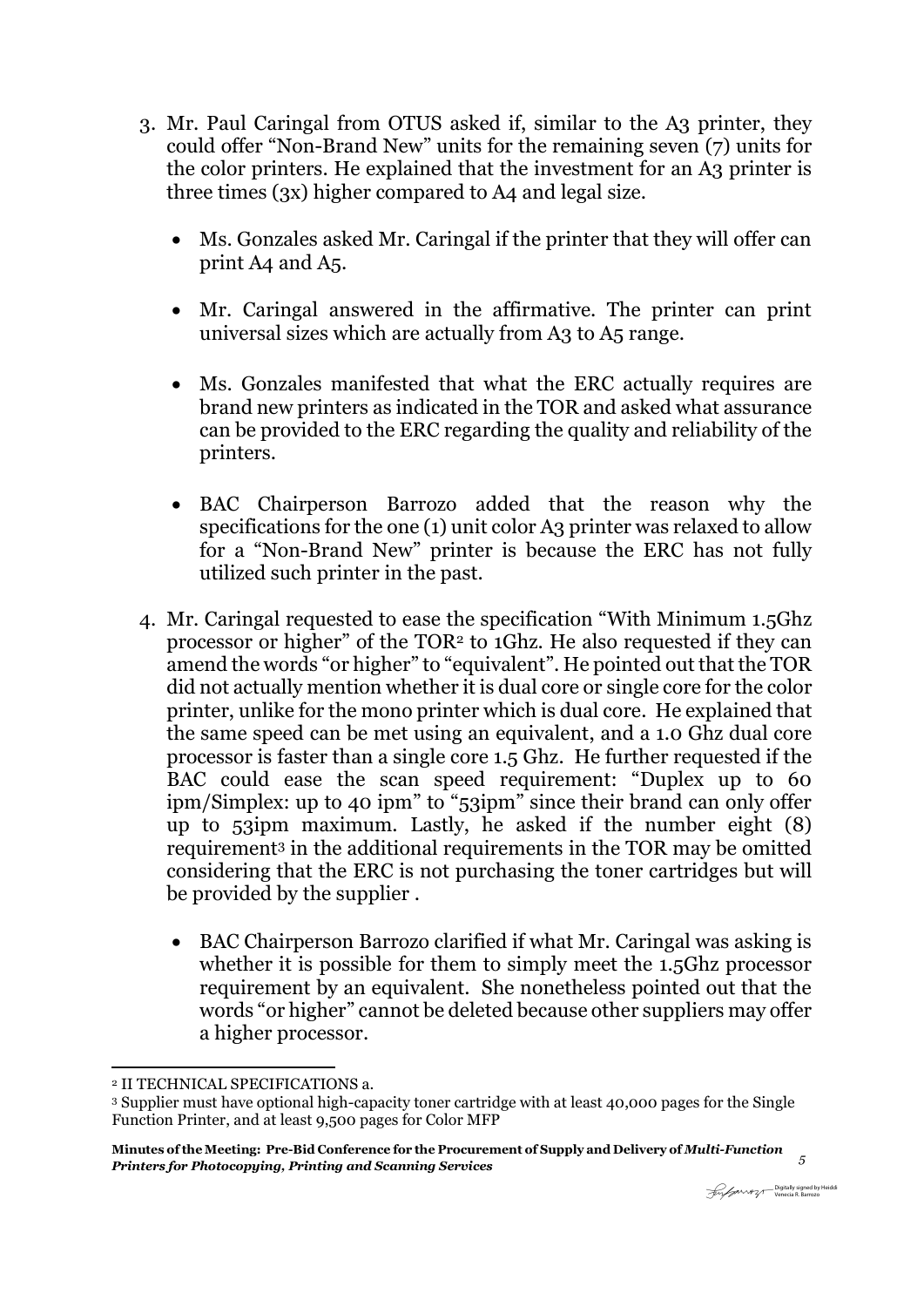- Ms. Gonzales answered Mr. Caringal in the negative and strongly manifested that the ERC already utilizes printers with 1.5Ghz processor. Changing the TOR to 1Ghz would amount to a downgrade.
- Ms. Roselle likewise answered in the negative and expressed that the TOR should remain as is. She manifested that the TOR for the current procurement project was already implemented in 2019 and a deviation from the TOR is a downgrade and will not benefit the ERC.
- Mr. Reimar Fortuna from UBIX answered that they share the same sentiments with OTUS regarding the toner cartridge capacity.
- BAC Chairperson Barrozo asked OTUS and UBIX regarding the capacity of their printers in relation to the toner cartridge capacity.
- Mr. Caringal answered that their printer's toner cartridge capacity for the monochromatic (MONO) is twenty-five thousand (25,000) pages, and sixteen thousand pages (16,000) for A3 colored and five thousand (5,000) or six thousand (6,000) pages for A4 colored.
- Mr. Fortuna answered that they have a different model which have a toner catridge capacity of twenty-three thousand (23,000) to twentysix thousand (26,000) pages for MONO, and eight thousand (8,000) to fifteen thousand (15,000) pages for colored machines (all A3).
- Ms. Guintu and Ms. Gonzales stated that they are amenable to reducing the requirement from forty thousand (40,000) pages to twenty-five thousand (25,000) pages for MONO. Ms. Gonzales emphasized that the bidder should submit its best offer.
- Mr. Fortuna asked if it can be further reduced to twenty thousand (20,000) pages for MONO.
- BAC Chairperson Barrozo noted that the toners for the printers will have to be constantly replenished if the toner capacity will be further reduced to twenty thousand (20,000) pages.
- Mr. Fortuna manifested that it is easy to replenish the toners and they could offer more toners as back-up.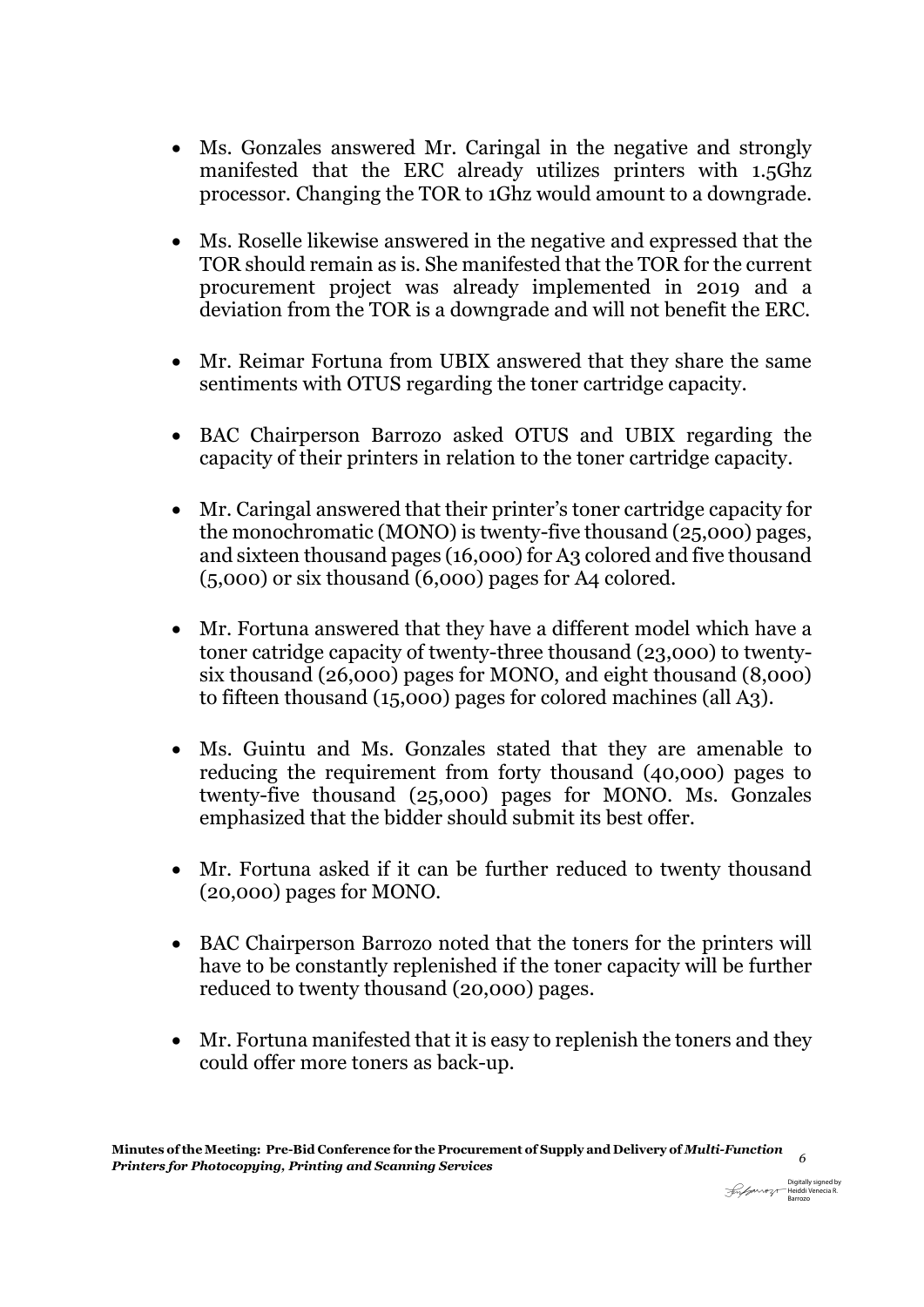- Mr. Caringal manifested that the reduction as to the yield of the toners is actually more beneficial for the ERC since they can conduct more preventive maintenance. He added that if the BAC retains the specifications as indicated in TOR for the MONO, the preventive maintenance would only be conducted quarterly.
- The BAC took note of the manifestations and stated that it will issue appropriate bid bulletins, if necessary.
- 5. Mr. Paul Caringal cited Item II (b) of the TOR and manifested that there is a discrepancy in the scan speed vis-à-vis print speed for the mono multi-function printers considering that both speed must be the same since it utilizes the same mechanical parts. He asked what is the specific requirement of the ERC regarding the print speed and scan speed – 47PPM or 35PPM?
	- Ms. Gonzales asked the BAC if she can consult with the technical group from the Planning and Public Information Service (PPIS) since the matter is too technical for her to address.
	- Mr. Caringal requested to change the print speed from "47PPM" to "45PPM" for the mono multi-function printers.
- 6. Mr. Caringal also asked the number of trays of the printer since the TOR is silent.
	- BAC Chairperson Barrozo asked what options are available for the tray.
	- Mr. Caringal answered that they can offer a printer with four  $(4)$  trays with five hundred (500) sheets paper capacity for each tray.
	- Mr. Kent Fred B. Latorre from the BAC TWG commented that he understands the concerns of the prospective bidders given that the printing and scanning functions of the printers actually utilizes the same mechanism. However, the specifications being proposed by the prospective bidders seems to be a downgrade of the requirements of the end-user, as indicated in the TOR.
	- Ms. Gonzales asked the prospective bidders if the multi-function printer utilizes a single passageway.

Digitally signed by Heiddi Venecia R. Barrozo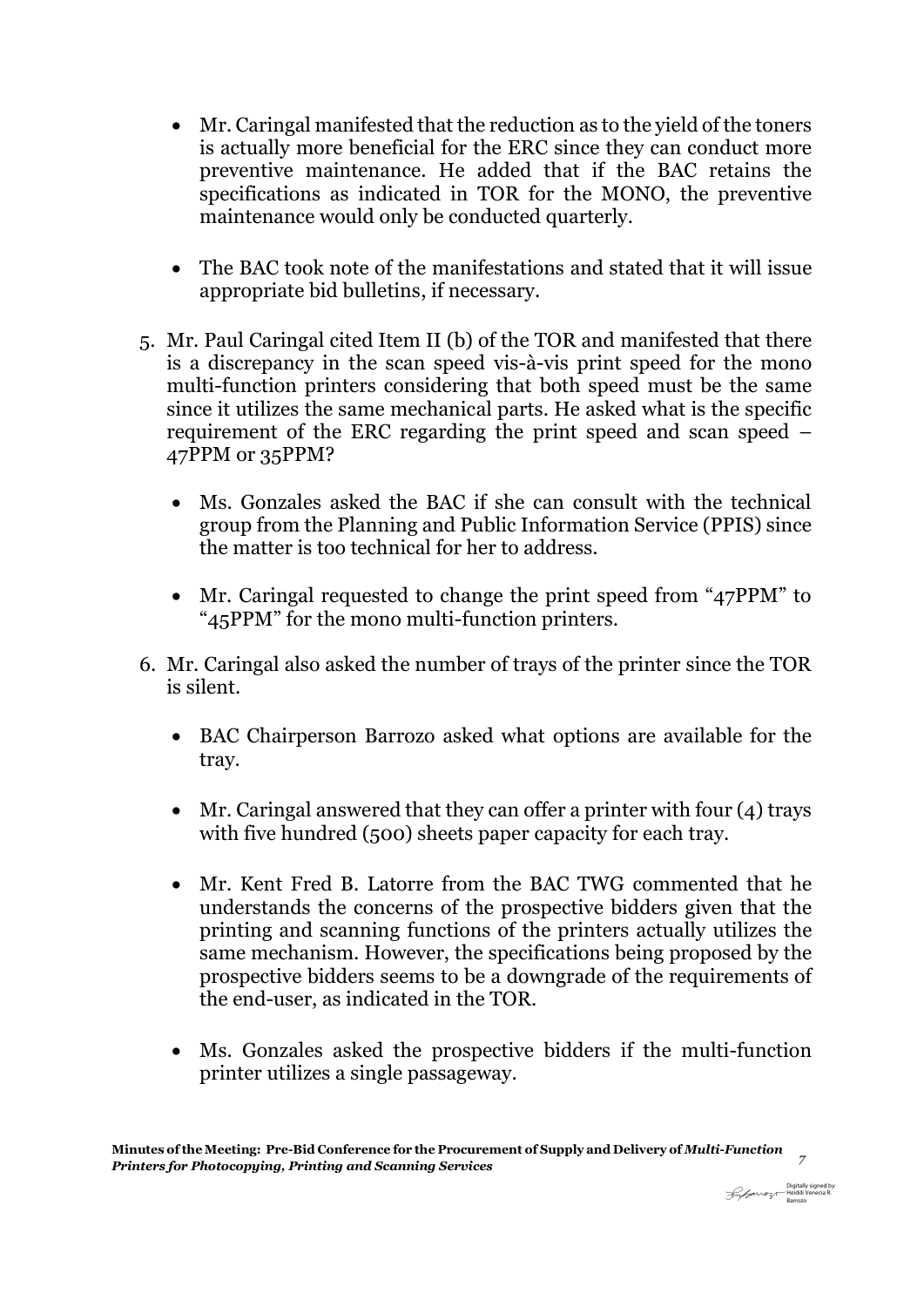- Mr. Caringal answered in the affirmative.
- Ms. Gonzales asked the prospective bidders if they are amenable to "47PPM" print and scan speed for Item II(b).
- Ms. Caringal answered that they can meet the 45PPM for the mono and they can meet the 40 PPM for the colored.
- 7. Mr. Caringal requested to extend the delivery period from fifteen (15) days to sixty (60) days due to COVID-19 restrictions.
	- The BAC took note of the question and will issue appropriate bid bulletins if necessary.
- 8. Mr. Fortuna asked the BAC to relax the provision under Item II(b)(Additional Requirements)(3) on the additional requirements which states that "All units can manage up to 2000 local users" to "1000 local users".
	- Ms. Gonzales manifested her preference to stick to the 2,000 local users requirement mentioned in the TOR.
	- Mr. Brandon Javier for UBIX explained that the reason why they are requesting for the relaxation of the requirement is because they want to join the bidding.
	- BAC Chairperson Barrozo asked Mr. Javier regarding the implication on the performance of the machines if the number of local users will be reduced from 2,000 to 1,000.
	- Mr. Javier answered that said reduction will not affect the performance of the multi-function printers.
	- Mr. Caringal manifested that they also share the same sentiments with UBIX.
	- Ms. Gonzales requested for an additional time to address the issue after discussing with the technical group.

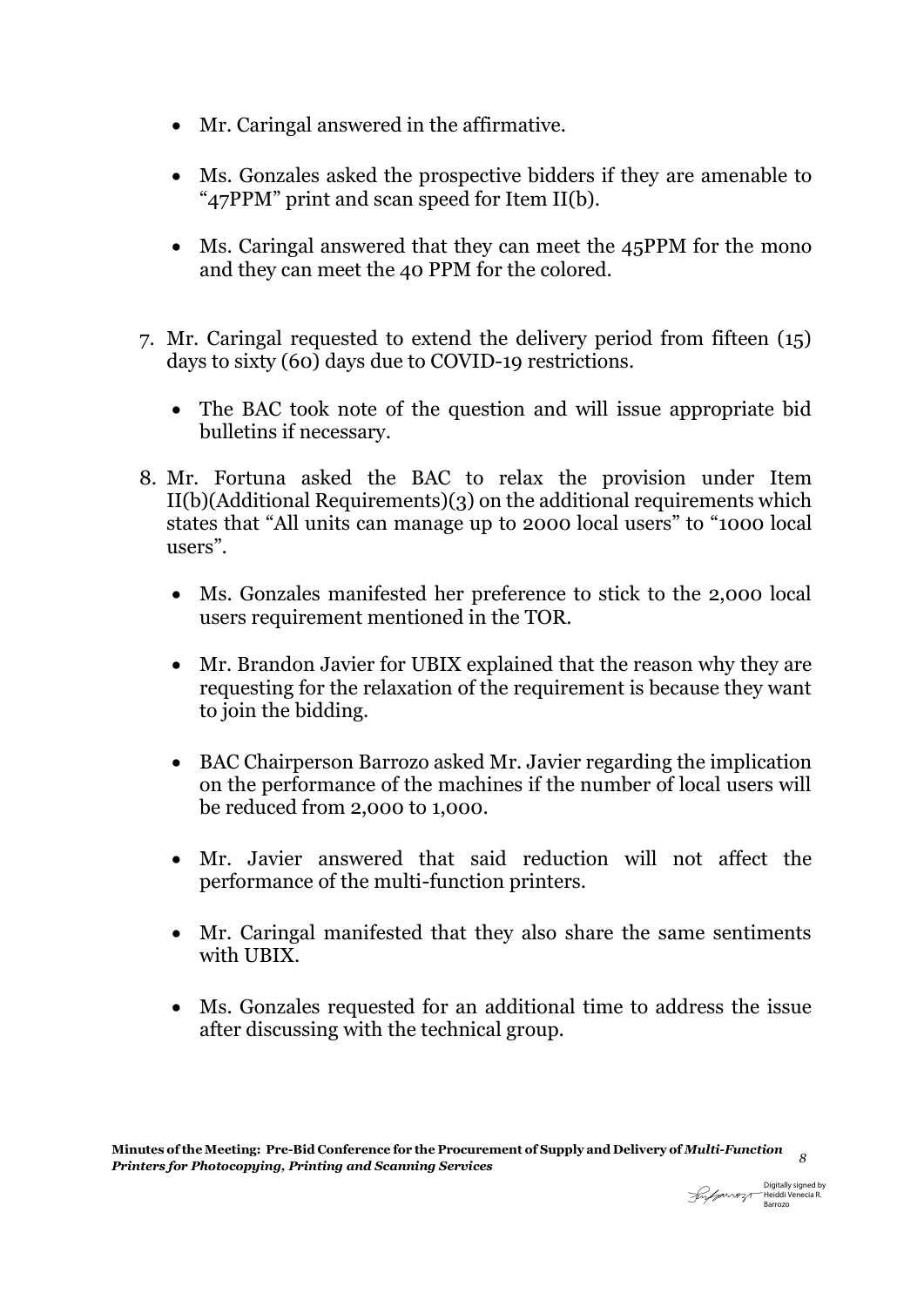- 9. Mr. Fortuna asked for clarifications particularly on the process regarding the "capable of serverless follow-me-print" as indicated in Item II (b)(Additional Requirements)(2) of the TOR.
	- Mr. Latorre explained that it is a serverless environment of the printer itself, meaning, it can stand alone and need not be connected in the server.
	- After further discussion, BAC Chairperson Barrozo asked the prospective bidders if there is such a thing as a "serverless follow-meprint" and asked if it is okay if the said feature will be retained.
	- Mr. Paul answered in the affirmative. He said that a follow-me-print feature is only optional and noted that there are limitations to such feature. A "serverless follow-me-print" is actually only up to ten (10).
	- Mr. Latorre manifested that the limitations can be addressed considering that only a few machines will need to be clustered per floor.
	- The BAC noted the manifestations from the prospective bidders regarding the limitations of the "serverless follow-me-print".
- 10.Mr. Fortuna asked if they could supply all high-end A3 printers for mono which can print in all sizes. Likewise, he requested if the tray capacity under item II (b) could be amended from minimum "550 sheets" to "500 sheets" per tray.
	- Ms. Gonzales answered that they are amenable to an offer that is better provided that there will be no additional cost on the part of the procuring entity.
	- Mr. Fortuna manifested that their printer has two (2) trays, each tray can load five hundred (500) sheets which is more beneficial than the one indicated in the TOR.
	- Mr. Caringal manifested that said issue is related to his earlier query regarding the tray capacity because the TOR did not mention how many trays per printer is required. He explained that for larger printers, the standard capacity of the trays is 500. The desktop or console size which is smaller are those that may be adjusted.

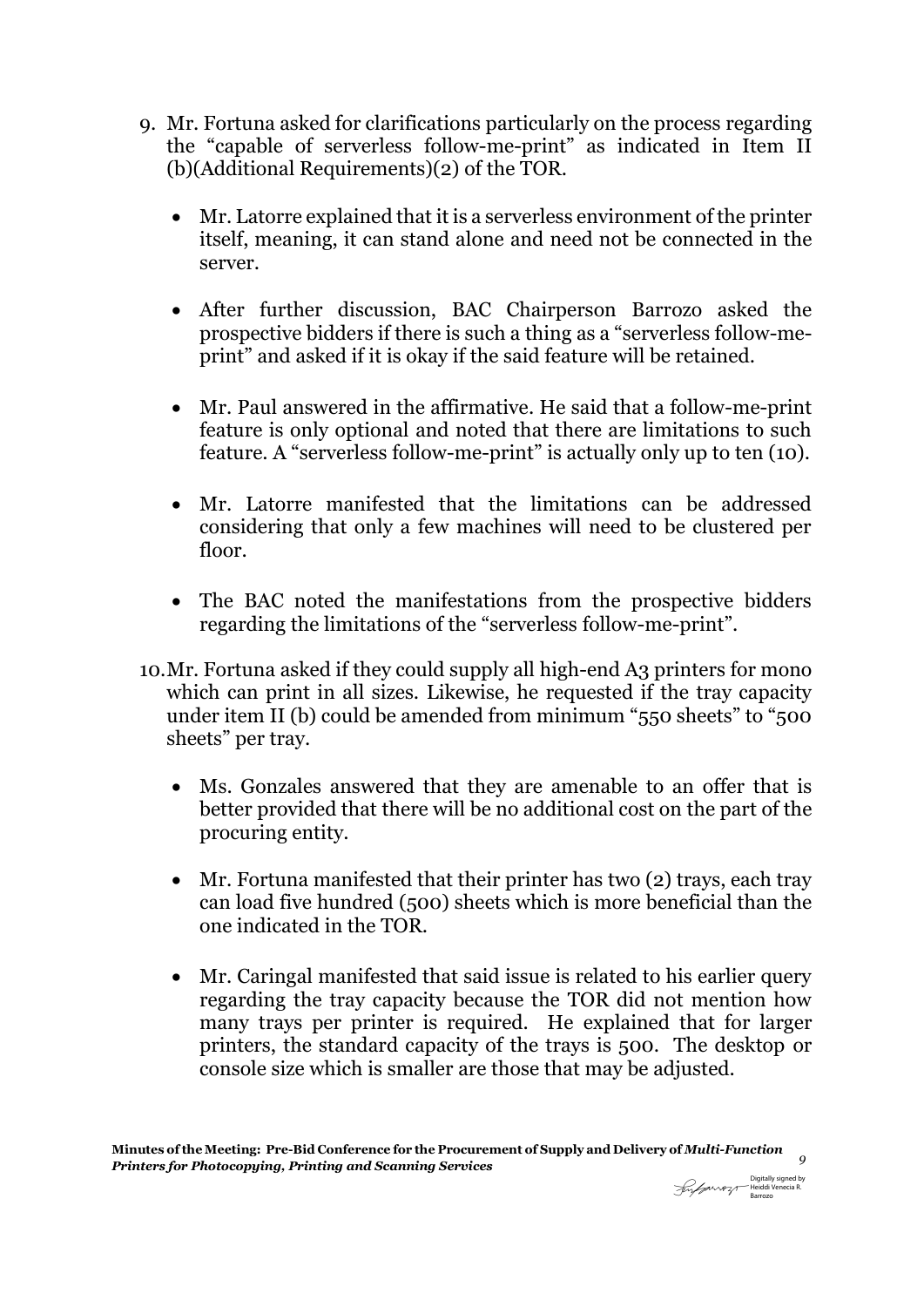- Ms. Gonzales asked the prospective bidder whether if they will provide A3 printers, the tray capacity will be lower.
- Mr. Fortuna clarified that if A3 printers will be provided, there will be no reduction in the capacity but will actually be more beneficial since there can be two trays with 500 pages loaded per tray. That means there will be 1,000 pages already pre-loaded which is more convenient.
- Mr. Gonzales manifested that the matter will be discussed further with the technical working group.
- After further discussion, the BAC Chairperson said that all the manifestations, clarifications and requests raised by the prospective bidders are noted and that the BAC will issue the Bid Bulletin, if necessary, clarifying the final requirements of the end-user.

BAC Chairperson Barrozo reminded the prospective bidders regarding the deadline for the manual submission of bids at the ERC Main Office which is on 22 December 2020 at twelve noon (12:00 P.M.) as well as the opening of bids which is on the same day at three o'clock in the afternoon (3:00 P.M.).

The BAC Chairperson reminded the prospective bidders to submit one (1) original and one (1) copy of their bids. She likewise reiterated the request of the BAC to bring the originals of the documents during the scheduled bid opening for comparison.

*(The remainder of this page was intentionally left blank)*

**Minutes of the Meeting: Pre-Bid Conference for the Procurement of Supply and Delivery of** *Multi-Function Printers for Photocopying, Printing and Scanning Services <sup>10</sup>*

Digitally signed by Heiddi Venecia R. Barrozo